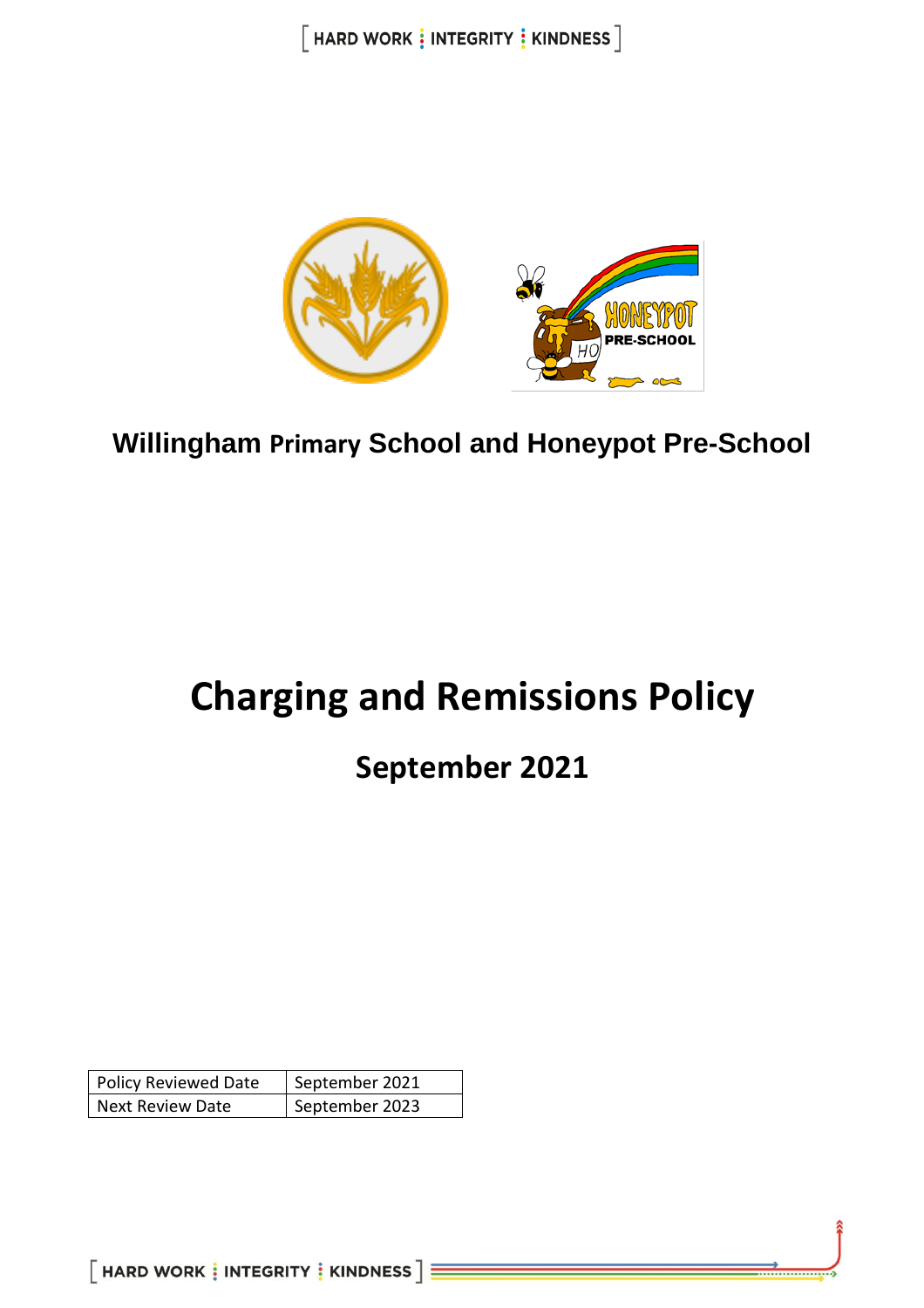#### **Introduction**

The Governing Body of Willingham Primary School recognises the valuable contribution that the wide range of additional activities, including clubs, music tuition, visits and residential experiences can make towards pupils personal and social education.

The Governing Body aims to promote and provide such activities both as part of a broad and balanced curriculum for the pupils of the school and as additional optional activities.

#### **Charges**

The Governing Body reserves the right to charge a contribution in the following circumstances for activities organised by the school:

- Activities in school hours: charges may be made for the board and lodging element of residential activities that take place in school hours.
- Activities out of school hours: a charge will be made to cover the full cost of each pupil for activities deemed to be optional activities out of school hours e.g. theatre visits, sporting/musical events.
- Charging in kind: the cost of materials, ingredients, equipment (or the provision of them by parents) e.g. for cooking, some craft and technology activities. Schools must be prepared to provide or pay for any ingredients, materials etc. for practical subjects. Parents who are willing to contribute in cash or kind can however be encouraged to do so on a voluntary basis. The school may charge or require the supply of materials if parents have indicated a wish to own the finished product.
- Breakages: Parents will be asked to pay the full cost of a reasonable amount towards the cost of any damage or defacing to school property which is due to poor pupil behaviour.
- Hot school meals for pupils in KS2: the school will charge parents for hot school meals at the same rate to which the school is charged (less VAT) – currently £2.40 per day.
- Children entitled to Free School Meals or Universal Infant Free School Meals will have a main meal ordered each day free of charge.
- School lunches for visiting parents / siblings.
- Adult members of staff ordering a hot school meal will be charged VAT £2.50
- Charges in line with Freedom of Information requests.